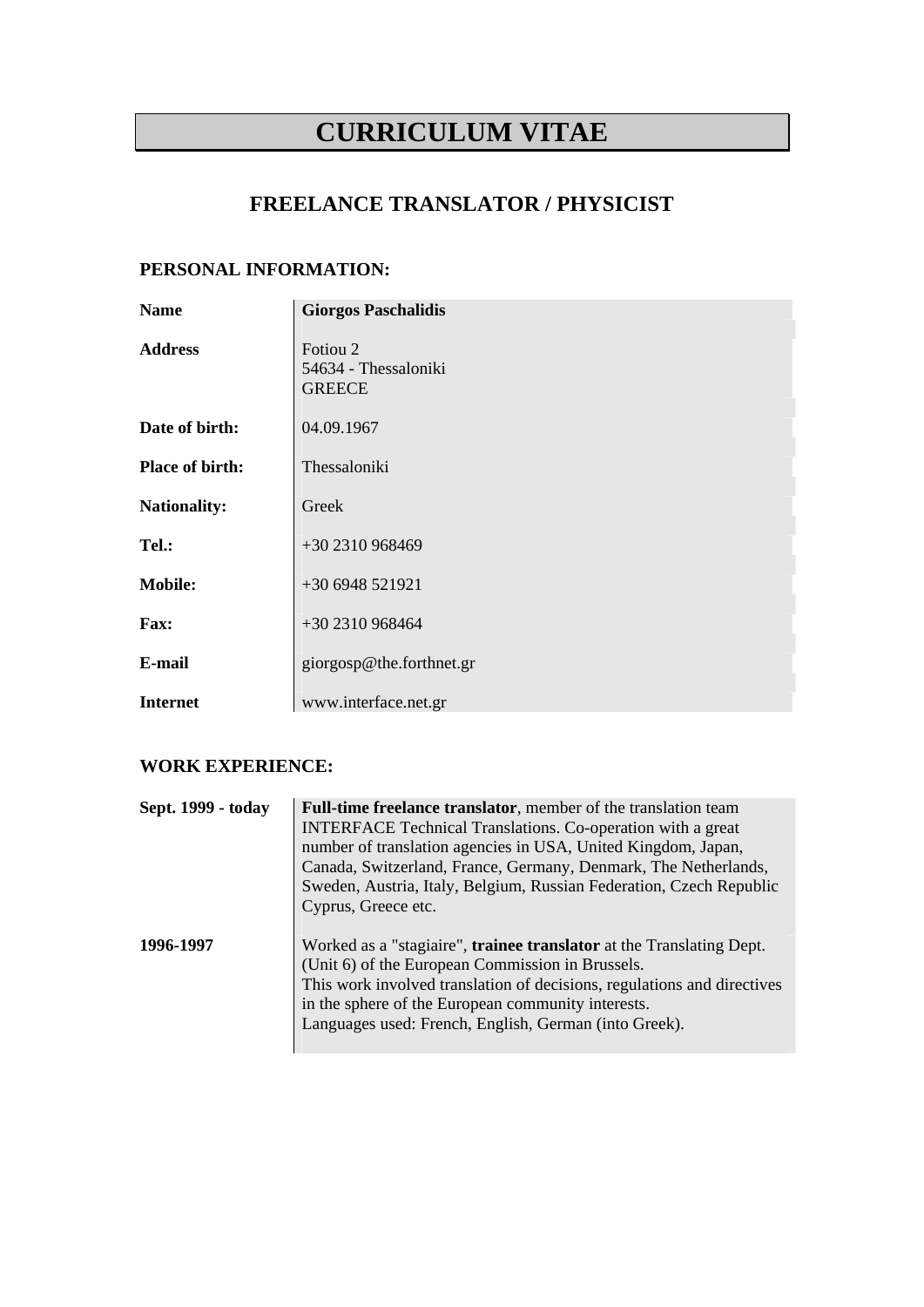| 1995-1996,<br>1997-1999 | Worked as an in-house translator and project manager at the<br>"Glossima-Wehrheim" translation agency in Thessaloniki, Greece.<br>Translation was both in general as well as specific subjects (i-e)<br>technical/scientific such as automotive, telecommunications, computer<br>science, electronics, engineering as well as EU subjects).<br>Languages used: French, English, German.<br>Became member of the Panhellenic Association of Translators<br>(member of F.I.T.). |
|-------------------------|-------------------------------------------------------------------------------------------------------------------------------------------------------------------------------------------------------------------------------------------------------------------------------------------------------------------------------------------------------------------------------------------------------------------------------------------------------------------------------|
| 1993-1995               | Performed compulsory military service (23 months) in the Greek<br>Army, becoming an officer in the Signals Corps                                                                                                                                                                                                                                                                                                                                                              |
| 1992-1993               | Worked as a part-time freelance translator in Munich.                                                                                                                                                                                                                                                                                                                                                                                                                         |
| 1986-1991               | Private tutoring in foreign languages (French, English, German).                                                                                                                                                                                                                                                                                                                                                                                                              |

## **LANGUAGE COMBINATIONS:**

| <b>Source languages</b> |                                                                                                                                                                                           |
|-------------------------|-------------------------------------------------------------------------------------------------------------------------------------------------------------------------------------------|
| <b>English</b>          | <b>1982:</b> "First Certificate in English", University of Cambridge                                                                                                                      |
| French                  | 1985: Graduated from DE LA SALLE COLLEGE (Greek-French<br>High School) with distinction.                                                                                                  |
|                         | 1986: Diplôme d'Etudes françaises ("Sorbonne II"), Université de<br>Paris Sorbonne IV and teaching license.                                                                               |
| German                  | <b>1992-1993:</b> Studied German language at the "Sprachen- und<br>Dolmetscher Institut" in Munich and earned the German diploma<br>"Kleines Deutsches Sprachdiplom" from Goethe-Institut |
| <b>Target language</b>  |                                                                                                                                                                                           |
| <b>Greek</b>            | Mother tongue.                                                                                                                                                                            |

# **EDUCATION AND TRAINING:**

| 1991-1992 | <b>Masters degree</b> in Translation from the University of Mons-Hainaut,<br>Mons, Belgium (Graduate School of Translation).<br>Translations from English, French and German into Greek. I<br>specialised in the translation of technical and scientifical documents. |
|-----------|-----------------------------------------------------------------------------------------------------------------------------------------------------------------------------------------------------------------------------------------------------------------------|
| 1986-1991 | <b>Physics degree</b> from the Aristotle University of Thessaloniki,<br>graduated with a Second Upper class degree (7.56/10).                                                                                                                                         |

## **LECTURES:**

| <b>March 2002</b> | <b>Vocational guidance lecture</b> presenting the profession of translator at |
|-------------------|-------------------------------------------------------------------------------|
|                   | Kalamari College of Thessaloniki.                                             |
|                   |                                                                               |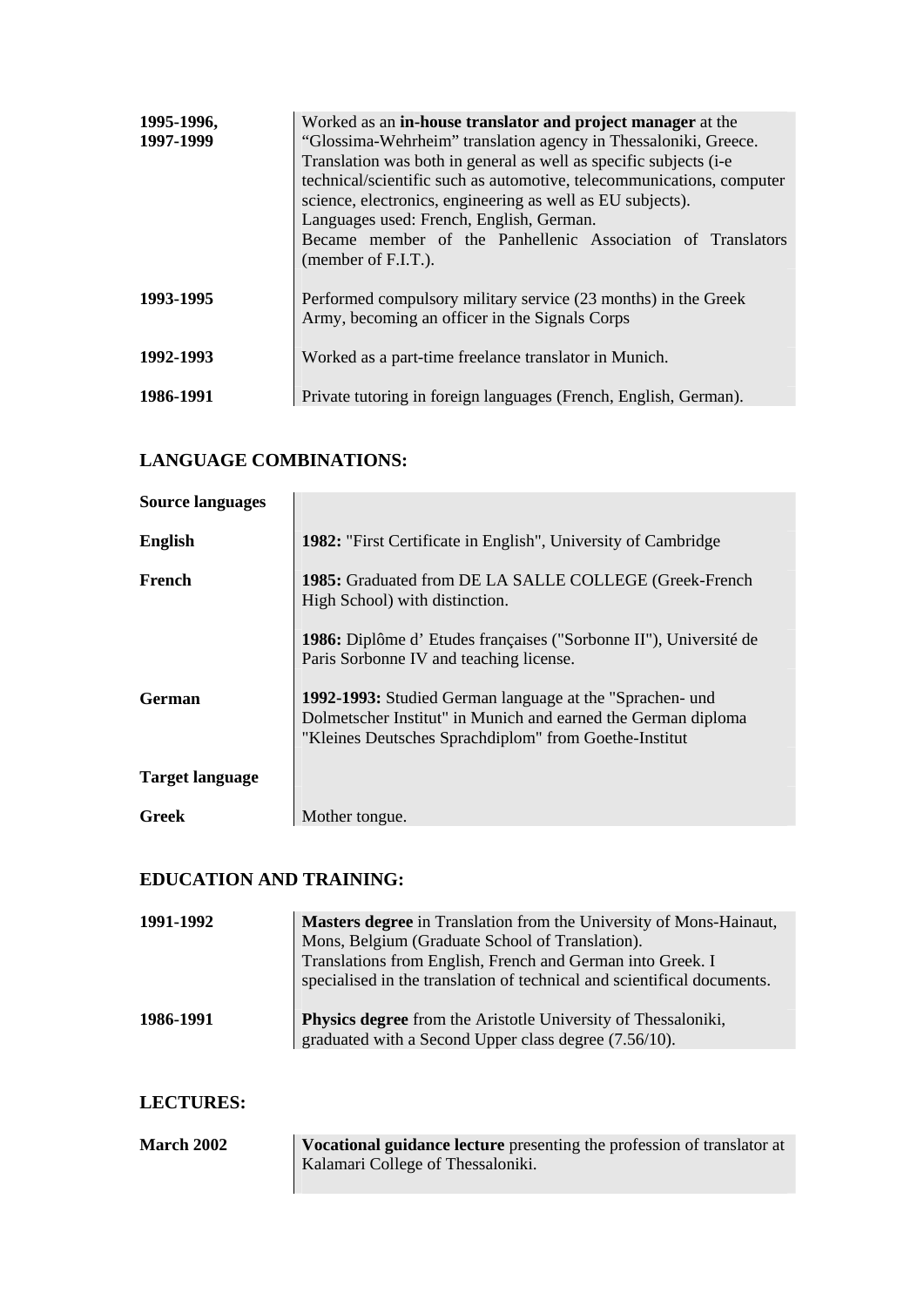29th March of 2003 Lecture for the Career information day at Ionian University of Corfu.

## **HARDWARE - SOFTWARE:**

| Hardware:                          | PC Intel Core Quad CPU 2.66 GHz, RAM 3.25 GByte, HDD 500 GB,<br>CD-RW drive, ADSL connection                                                                    |
|------------------------------------|-----------------------------------------------------------------------------------------------------------------------------------------------------------------|
| Software:                          | Windows XP Pro, Mircosoft Office Professional Edition 2003 (Word,<br>Excel, Powerpoint, Acesss), Coreldraw 6.0, Adobe Framemaker 6.0<br>and Adobe Pagemaker 7.0 |
| <b>Translation</b><br>memory used: | Star Transit 2.7 (full version), and XV, Trados SDL 2006 Freelance,<br>Catalyst 5.03 and Across (basic knowledge)                                               |

### **PREVIOUS TRANSLATION WORK**

| Telecommunications:<br>Nokia Mobile Phones (owner manuals) and accessories, Philips and |
|-----------------------------------------------------------------------------------------|
| Samsung Mobile Phones.                                                                  |
| On going project for Panasonic wireless phones (owner manuals and                       |
| software localization).                                                                 |
| Palm devices (Internet marketing material).                                             |
|                                                                                         |
| Automotive:                                                                             |
| Long-term cooperation on large projects for BMW (owner and                              |
| workshop manuals), Renault (owner and workshop manuals), Mazda                          |
| (owner manuals of all last models) and Mitsubishi (owner manuals of                     |
| all last models).                                                                       |
| Workshop manuals and advertising material for Ford, Peugeot, Honda,                     |
| Man, Chrysler.                                                                          |
| Bosch electronic testing equipment.                                                     |
| Yamaha jet skies manuals.                                                               |
| Kawasaki ATVs manuals.                                                                  |
| Volvo busses workshop manuals.                                                          |
| Toyota forklifts user guides.                                                           |
| Kawasaki motorcycles catalogue.                                                         |
| Penta motors.                                                                           |
| Oil products for any kind of equipment.                                                 |
|                                                                                         |
| <b>Computer Hardware and software:</b>                                                  |
| Hardware guides, user manuals and advertising material for Philips,                     |
| Toshiba, NEC, D-Link, Packard Bell, Dell computers and Compaq.                          |
| User guides of Sony, Canon, Samsung, Epson, Canon and Riso                              |
| printers.                                                                               |
| User guides HP Printers and Scanners.                                                   |
| Pleomax-Samsung products.                                                               |
| Targus and Western-digital products.                                                    |
|                                                                                         |
| Construction equipment:                                                                 |
| CASE and Ingersoll-Rand machines user manuals.                                          |
|                                                                                         |
|                                                                                         |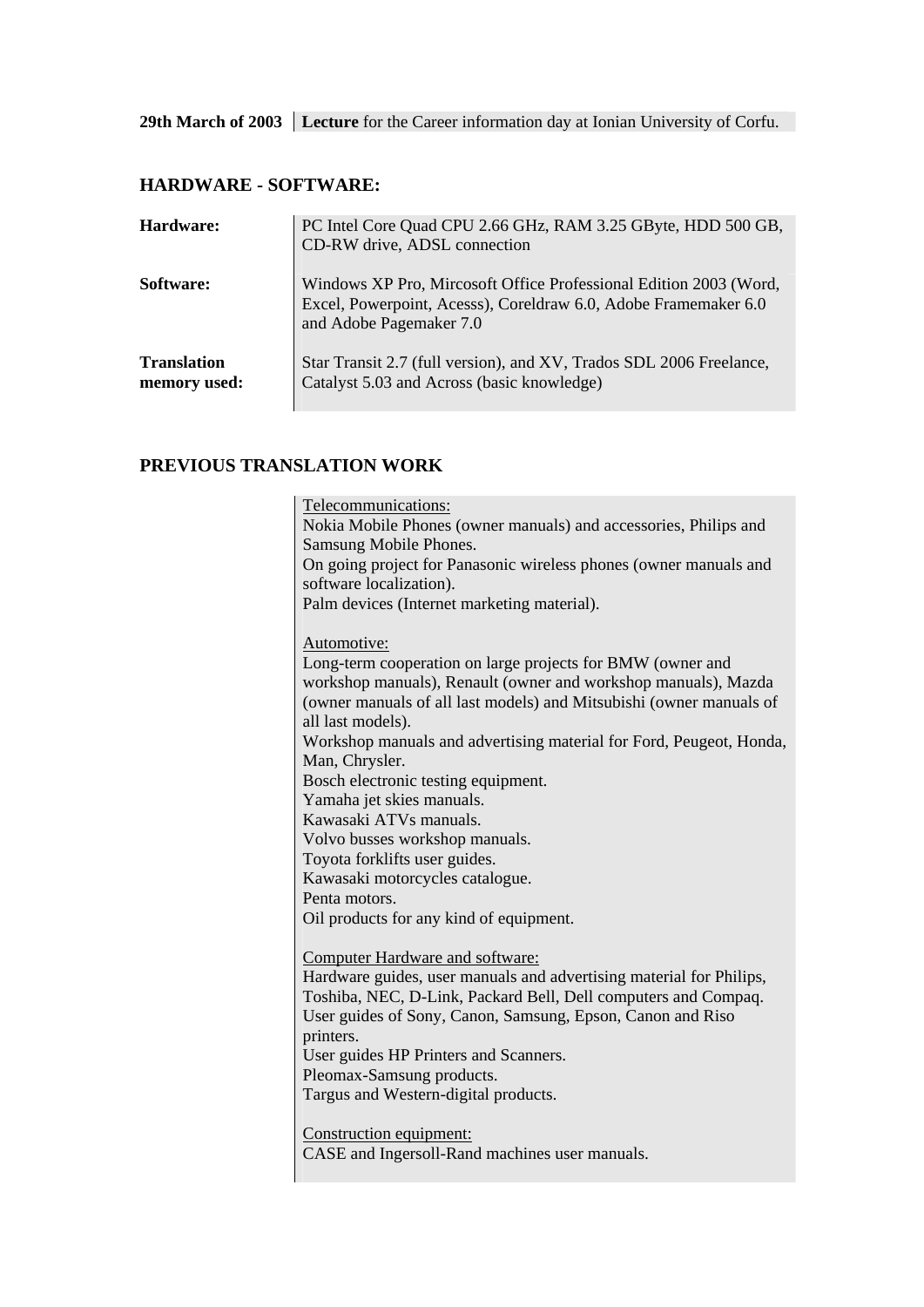Audio/TV/digital equipment:

Operating instructions for Pioneer plasma TVs, Watson TVs, Sharp TVs, Philips Handsets, Panasonic, Kenwood Hi-fi, Sony Hi-fi catalogue and many manuals of similar appliances. Manuals of Nikon and Canon digital cameras. Siemens VDO products. Siemens electronics catalogue.

Household appliances:

Air heaters, kitchen hoods, ovens, refrigerators, room humidifiers, central heating burners of multiple brands such as Philips, etc.

Tools and Hardware: Metabo tools catalogue, Ryobi tools user manuals. Kawasaki power tools.

Becker and Chamberlain systems, Sommer garage doors and Teckentrup doors.

Software Localization:

Manual Excel, WordPerfect for the European Parliament, Software for Intrasoft S.A + Software Localization. Logistics software for Groupe Promodes (3 month project). Saba enterprise learning application. Mobile (Nokia) and wireless phones (Panasonic).

Medical Equipment:

User manuals for Leica, Roche, Hill-Rom, Erbe, Karl Storz, Stryker Leibinger, HemoCue, Biorad and Becton products. Leica Microsystems appliances. Draeger medical products. Sysmex products. Oticon hearing aids.

Industrial Equipment:

Heidelberg printing machines. Rovema and Müller Martini packaging equipment. Brückner and Siempelkamp special machines. Salvagnini machines and systems (such as panel benders). Herzog-Heymann and MBO machines (folding machines and accessories). Warema products. Wilo pumps. Stratec systems. Milltronics products.

Air conditioning

Instructions of operation for air conditioning systems of TRANE (1,5 year project). Honeywell systems, Fujitsu air - conditioning systems, Mitsubishi airconditioning.

Standards:

For the Greek Standardization Organization (EL.O.T): translation of European Standards in the field of automatic controls / appliances for household and similar use, appliances for industrial use, UPS) (2 year